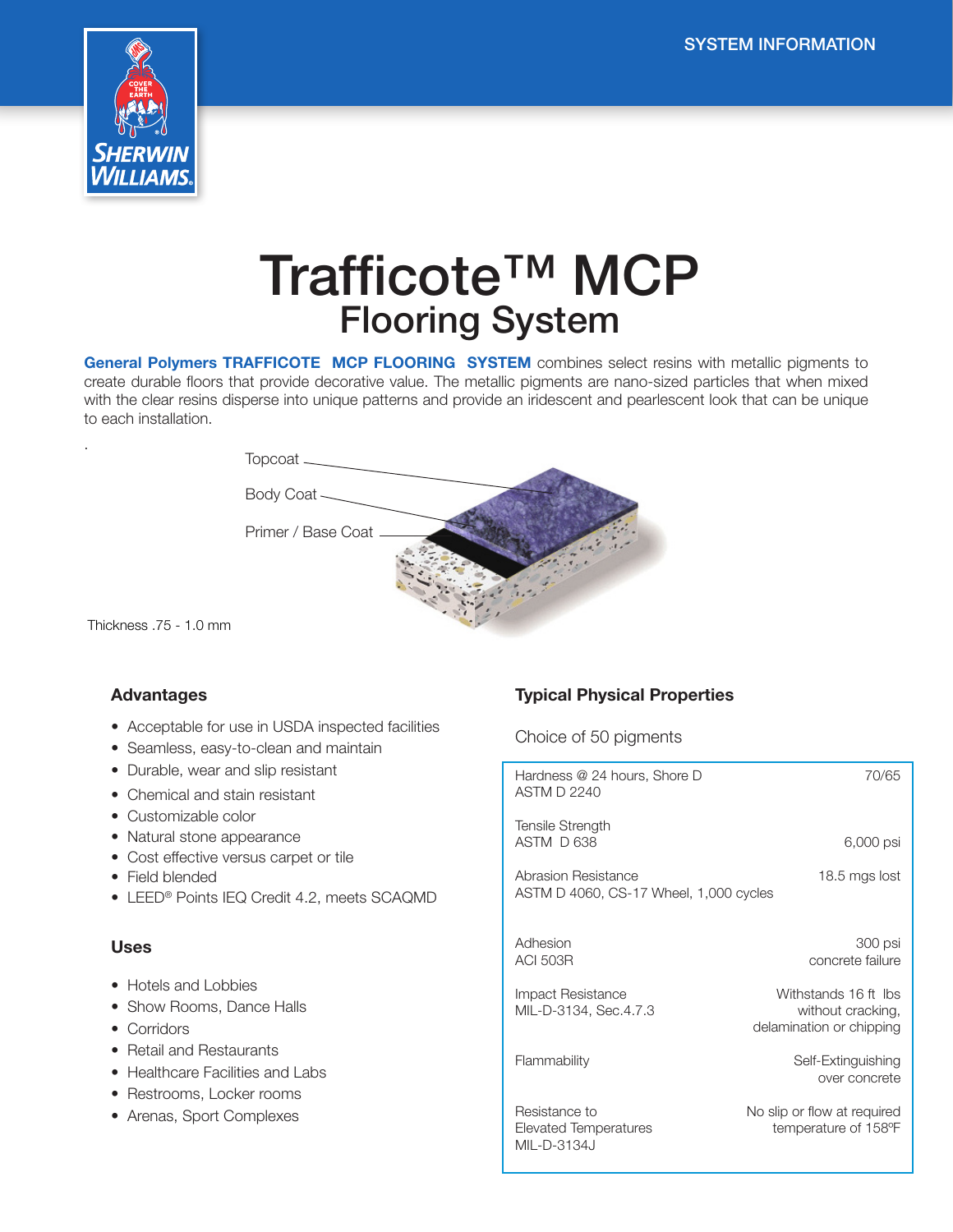# Installation

General Polymers materials shall only be installed by approved contractors. The following information is to be used as a guideline for the installation of the TRAFFICOTE MCP FLOORING SYSTEM. Contact the Technical Service Department for assistance prior to application.

# Surface Preparation — General

General Polymers systems can be applied to a variety of substrates, if the substrate is properly prepared. Preparation of surfaces other than concrete will depend on the type of substrate, such as wood, concrete block, quarry tile, etc. Should there be any questions regarding a specific substrate or condition, please contact the Technical Service Department prior to starting the project. Refer to Surface Preparation (Form G-1).

# Surface Preparation — Concrete

Concrete surfaces shall be abrasive blasted to remove all surface contaminants and laitance. The prepared concrete shall have a surface profile depending upon system selected. Refer to Form G-1.

Trafficote MCP is a smooth system, substrate imperfections must be corrected or they can reflect through the system. After initial preparation has occurred, inspect the concrete for bug holes, voids, fins and other imperfections. Protrusions shall be ground smooth while voids shall be filled with a system compatible filler. For recommendations, consult the Technical Service Department.

# **Temperature**

Throughout the application process, substrate temperature should be 50ºF – 90ºF. Substrate temperature must be at least 5ºF above the dew point. Applications on concrete substrate should occur while temperature is falling to lessen offgassing. The material should not be applied in direct sunlight, if possible. Protect material from freezing prior to installation.

# Application Information — Surface Prep Profile CSP 3

# If Moisture Remediation is required CSP-4

| <b>VOC</b><br><b>MIXED</b>                                              |                       | <b>MATERIAL</b>                        | <b>MIX RATIO</b> | <b>THEORETICAL COVERAGE</b><br><b>PER COAT CONCRETE</b> | <b>PACKAGING</b> |  |
|-------------------------------------------------------------------------|-----------------------|----------------------------------------|------------------|---------------------------------------------------------|------------------|--|
| If Mositure Remediation is required - See AquArmor™ MCS System Bulletin |                       |                                        |                  |                                                         |                  |  |
| $<$ 100 g/L                                                             | Primer / Base<br>Coat | 3746 (Pigmented)<br>pre-measured units | 2:1              | 160 sq. ft./gal                                         | 3 or 15 gals     |  |
| $<$ 100 g/L                                                             | <b>Body Coat</b>      | 3746 (Clear)<br>pre-measured units     | 2:1              | 80-100 sq. ft.                                          | 3 or 15 gals     |  |
|                                                                         |                       | Metallic Pigment***                    | 4-8 fluid oz.    | 4-8 fluid oz. / mixed gallon                            |                  |  |
| $<$ 100 g/L                                                             | <b>Topcoat</b>        | 4686**                                 | 1:1              | 275-400 sq. ft./gal                                     | 2 or 10 gals     |  |

\*\*For additional non-skid add 5240 220 mesh Aluminum Oxide or 5190 Non-Skid Additive \*\*\*The pigment load of 4-8 oz/gal can vary depending on color

For additional topcoat options consult the General Polymers Topcoat Selection Guide, or contact your Sherwin Williams representative.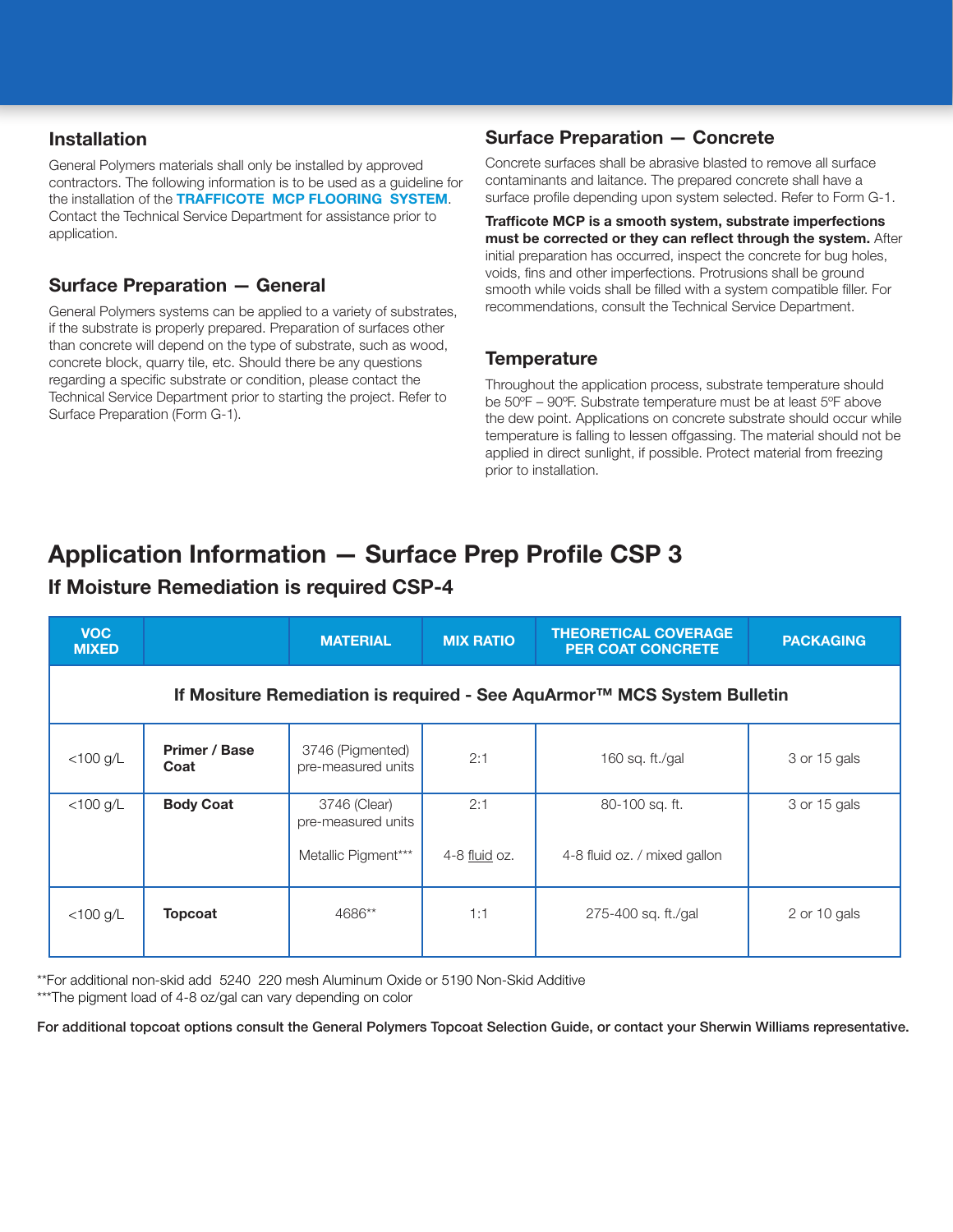# Primer / Base Coat - Pigmented

#### Mixing and Application

1. Premix 3746A (resin) using a low speed drill and Jiffy blade. Mix for one minute and until uniform, exercising caution not to introduce air into the material.

2. Add 2 parts 3746A (resin) to 1 part 3746B (hardener) by volume. Mix with low speed drill and Jiffy blade for three minutes and until uniform. To insure proper system cure and performance, strictly follow mix ratio recommendations.

3. Apply 3746 using a flat trowel or flat squeegee and backroll with a 3/8" nap roller at a spread rate of 160 sq. ft. per gallon, evenly, with no puddles making sure of uniform coverage. Take care not to puddle materials and insure even coverage.

4. Allow to cure for a minimum of 12 hours but no more than 24 hours before applying Body Coat.

Note: For best results use black or white to highlight the metallic pigments.

# Body Coat - Clear

#### Mixing and Application

1. Add 2 parts 3746A (resin) to 1 part 3746B (hardener) by volume. Mix with low speed drill and Jiffy blade for three minutes and until uniform. To insure proper system cure and performance, strictly follow mix ratio recommendations.

2. Add metallic pigment @ 4-8 fluid ounces per mixed gallon. NOTE: product can be very translucent when using lighter pigments.

3. Apply 3746 via notched trowel/squeegee or roller at 80-100 feet per gallon. Multiple mixes/colors are typically applied at the same time; in parallel lines, on top or into each other to create a random or mottled effect. Various techniques and or tools can be used to further impact the finished color and create a unique look.

4. Allow to cure a minimum of 12 hrs, lightly abrade the surface with 100-120 grit paper prior to applying the 4686 seal coat.

# Topcoat

#### Mixing and Application

DO NOT PREMIX PART B HARDENER

1. Premix 4686A (resin) using a low speed drill and Jiffy blade. Mix for one minute and until uniform, exercising caution not to introduce air into the material.

2. Add 1 part 4686A (resin) to 1 part 4686B (hardener) by volume. Mix with low speed drill and Jiffy blade for three minutes and until uniform. To insure proper system cure and performance, strictly follow mix ratio recommendations.

3. Apply 4686 using a 1/4" nap roller at a spread rate of 275-400 square feet per gallon, evenly, with no puddles making sure of uniform coverage. Take care not to puddle materials and insure even coverage.

4. Allow to cure 12 hours minimum before opening to traffic. In cool and/or high humidity conditions, a surface film may form which can be washed with soap and water.

NOTE - For additional non-skid add 5240 220 mesh Aluminum Oxide or 5190 Non-Skid Additive.

### Cleanup

Clean up mixing and application equipment immediately after use. Use toluene or xylene. Observe all fire and health precautions when handling or storing solvents.

# Safety

Refer to the MSDS sheet before use. federal, state, local and particular plant safety guidelines must be followed during the handling and installation and cure of these materials.

Safe and proper disposal of excess materials shall be done in accordance with applicable federal, state, and local codes.

# Material Storage

Store materials in a temperature controlled environment (50ºF - 90ºF) (10ºC - 32ºC), and out of direct sunlight. Keep resins, hardeners, and solvents separated from each other and away from sources of ignition. Shelf life of material will vary, check individual product data sheet.

# **Maintenance**

Occasional inspection of the installed material and spot repair can prolong system life. For specific information, contact the Technical Service Department.